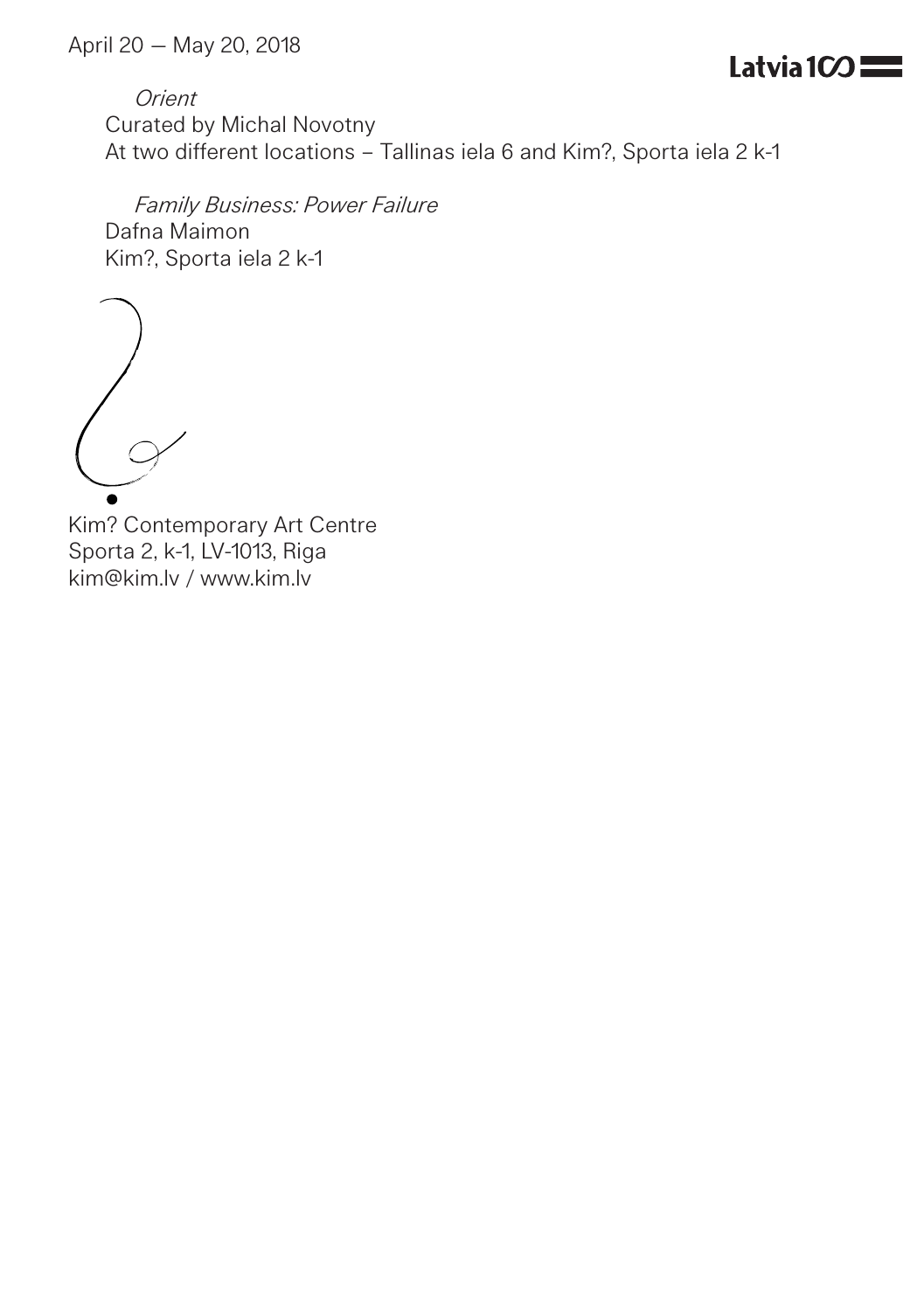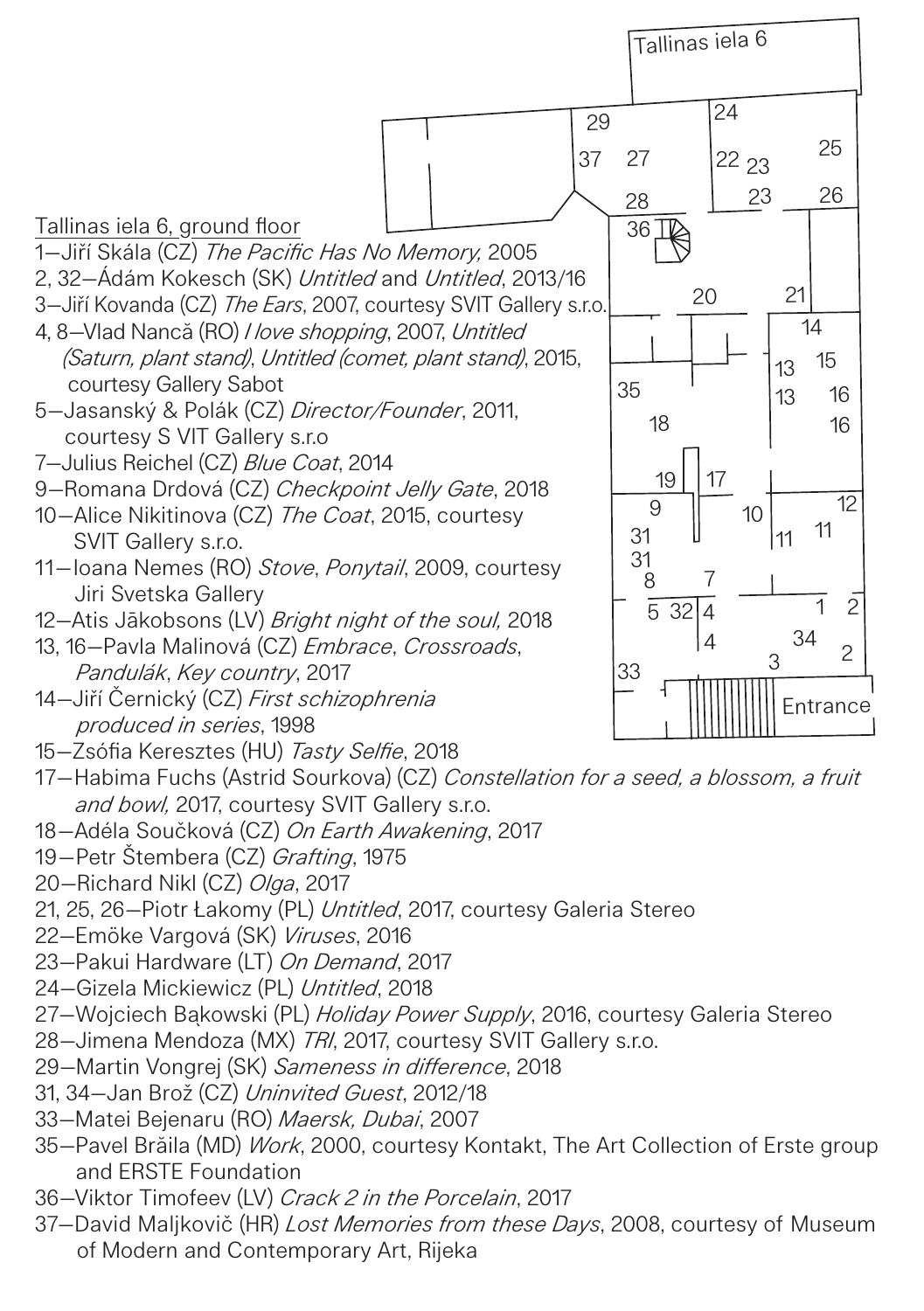April 20 – May 20, 2018

*ORIENT*

Curated by Michal Novotný

Darja Bajagić, Wojciech Bąkowski, Matei Bejenaru, Piotr Bosacki, Pavel Brăila, Veronika Bromová, Jan Brož, Jiří Černický, Romana Drdová, Habima Fuchs, Matyáš Chochola, Anežka Hošková, Atis Jākobsons, Zsófia Keresztes, Aurora Király, Adrian Kiss, Adam Kokesch, Jiří Kovanda, Piotr Łakomy, Václav Litvan, Pavla Malinová, David Maljkovič, Jimena Mendoza, Gizela Mickiewicz, Marge Monko, Vlad Nancă, Ioana Nemeş, Alice Nikitinova, Richard Nikl, Pakui Hardware, Jasanský & Polák, Julius Reichel, Dragana Sapanjoš, Jiří Skála, Adéla Součková, Petr Štembera, Aвдeй Tep-Oгaньян, Mark Ther, Viktor Timofeev, Jerzy Truszkowski, Anetta Mona Chişa & Lucia Tkáčová, Emöke Vargová, Martin Vongrej, Jana Želibská



Tallinas iela 6, basement

- 38—Piotr Bosacki (PL) *String instrument*, 2015
- 39—Václav Litvan (CZ) *Lighter than air*, 2017
- 40—Adrian Kiss (CZ) *Big Gate*, 2017
- 41—Anežka Hoškova (CZ) *Analog Witch I, Analog Witch II*, *Lucifer´s The Light Of The World*, 2014, 2014, 2015
- 42—Viktor Timofeev (LV) *Everything Dies But You*, *Interdependence*, *Russia Today*, 2017
-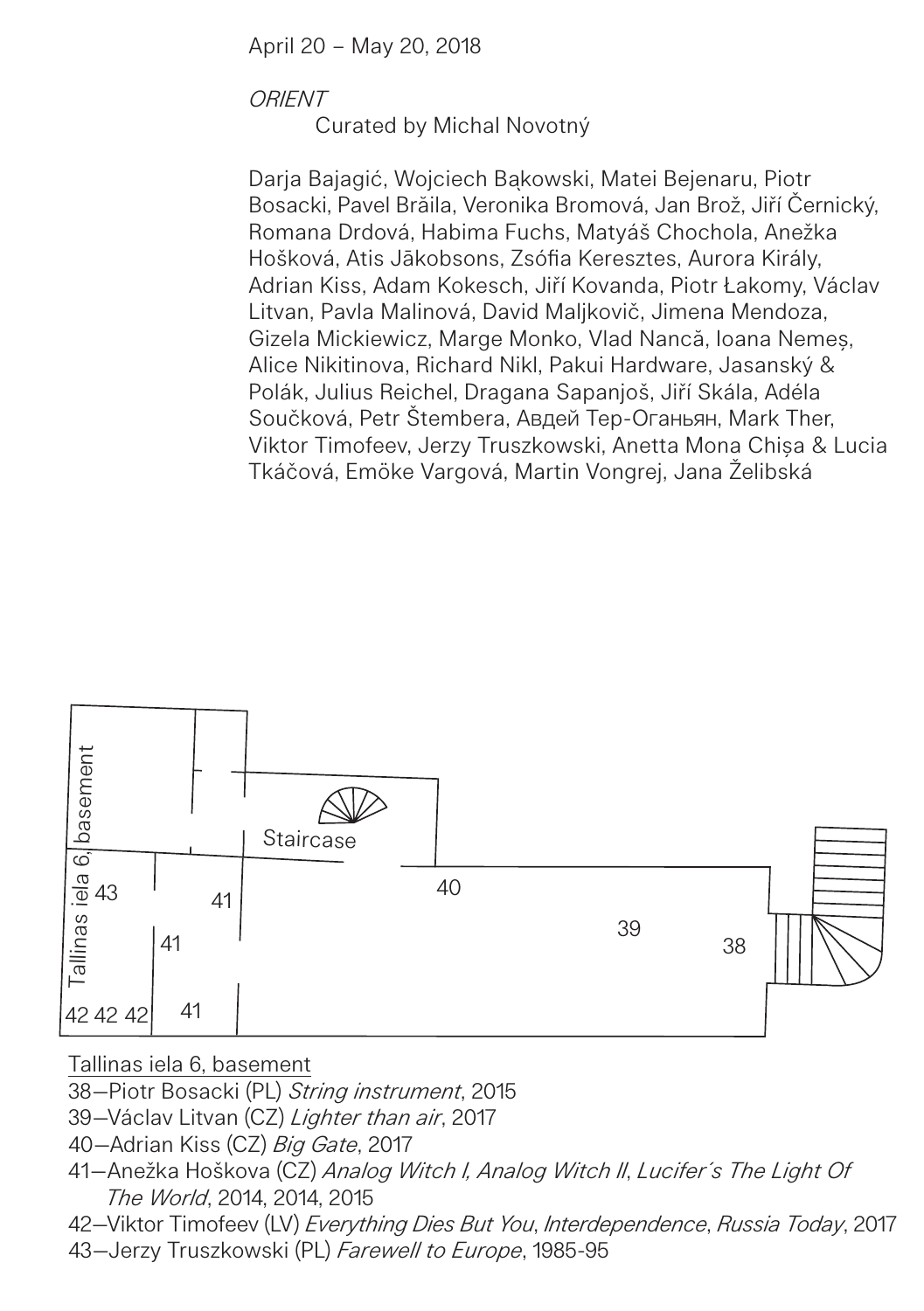

## Kim? Contemporary Art Center

44—Darja Bajagić (ME) *Ex Axes – Underage*, *Ex Axes – Corna*, *Ex Axes – Hunting for Bitches*, *Ex Axes – The last Delight*, 2017, courtesy of New Galerie

- 45—Aurora Kiraly (RO) *Héroïnes*, 2013–18, courtesy Anca Poterasu Gallery
- 46—Matyáš Chochola (CZ) *Congress of the Lords*, 2016
- 47—Julius Reichel (CZ) *Double A/Blue*, 2017
- 48—Matyáš Chochola *Alchemic Tiltyard of the History*, 2016
- 50—Marge Monko (EE) *Shaken Not Stirred*, 2010, courtesy the artist and Ani Molnar Gallery
- 51—Dragana Sapanjoš (HR) *IS ALWAYS FADING: bukkake: we are our own devil*, 2013
- 52—Veronika Bromová (CZ) *Me Table*, 2000
- 53—Mark Ther (CZ) *My Pleasure*, 2002
- 54—Christian Steiner (DE) and Mark Ther (CZ) *Maria Callas*, 2005, courtesy DSC Gallery
- 55—Matyáš Chochola (CZ) *Unexpected Combination of Good Things*
- 56—Avdey Ter-Oganyan (RU) *Towards the Object*, 1992
- 57—Anetta Mona Chisa/Lucia Tkáčová (SK) *Here and Elsewhere*, 2006
- 58—Jana Želibská (SK) *Censorship*, 1980
- 59—Jiří Černický (CZ) *Phoenixies*, 2007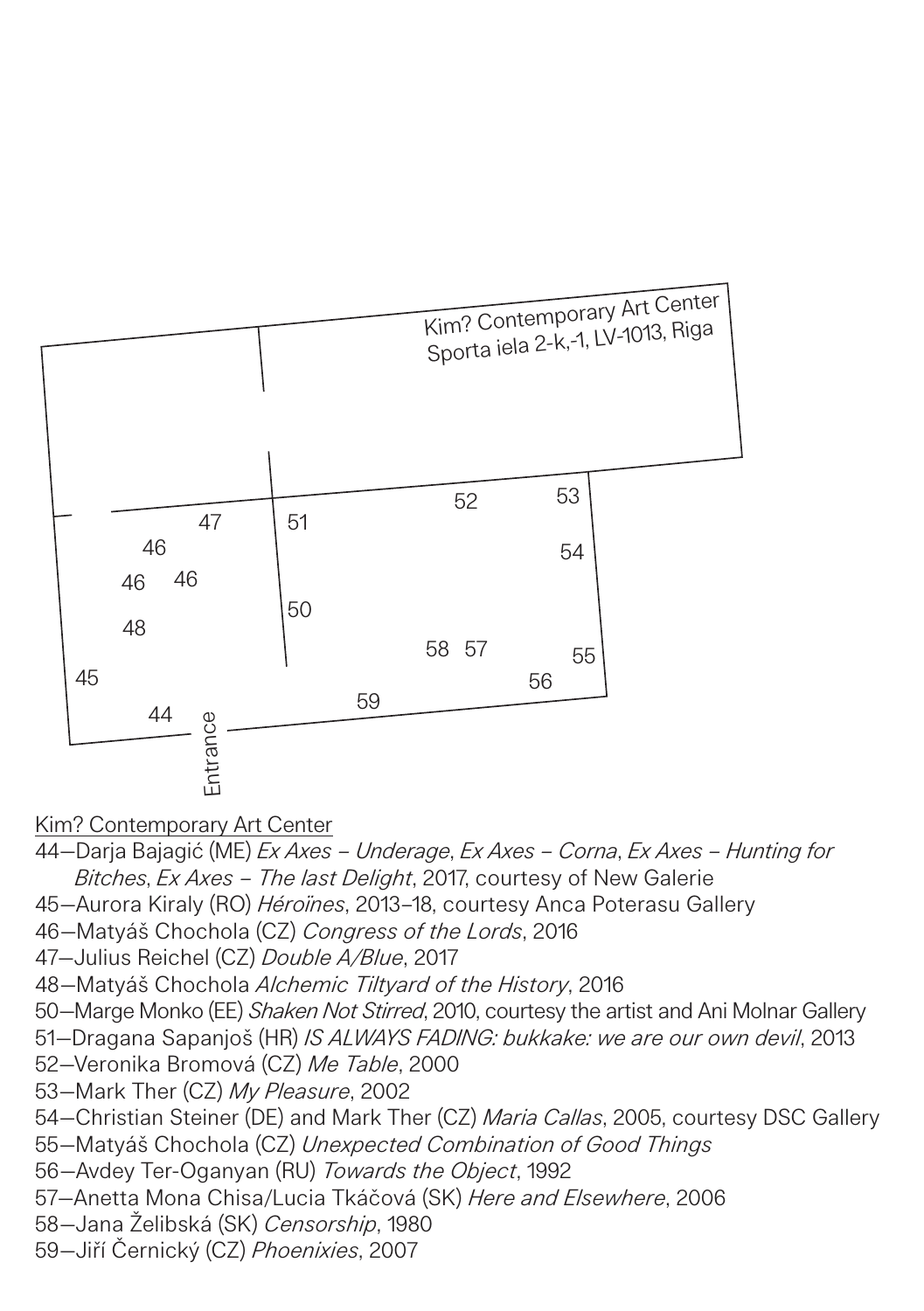#### *ORIENT*

*"A sprawl of snowy hills and ugly roads…there is no*  one to see them"<sup>0</sup>

The exhibition *Orient* is a meditation on the Eastern European identity. As the unifying aspect of this unclear region, it considers the failure of its own identity. The contradictory longing for pride and patriotism, and the simultaneous shame of where we come from<sup>1</sup>, leading to suppression, and the negation of this belonging. The embarrassment growing from the internalisation of the collapse of the surrounding context, once built upon a social and political utopia. The expectation of catching up with the western capitalist standards, for which the integration into Europe, meaning Western Europe, was so often reduced on both sides. The slipping of the Second World from the frame<sup>2</sup>, and hence belonging neither to Europe, nor to the West, nor to "non-Western".

 This exhibition chose the projection of an obviously problematic title<sup>3</sup>, to constitute the self-ironic identity of the "East European (br)Other"<sup>4</sup> . It claims this contradictory "Oedipal relation"<sup>5</sup> , by both refusing and craving, as key constituents of the in-between-ness of Eastern (Bloc, Central, post-communist, New etc.)<sup>6</sup> Europe.

 Stating the suppressed inferiority complex, as a possible reason for the recent upheaval of nationalism and non democratic tendencies in Eastern Europe, it questions whether the acceptance of this failure in constituting and performing Eastern European identities, could not be turned to be its virtue.

 Built on expectations, desires, stories, experiences and stereotypes, it stages a drama that takes the viewer through five genre scenes following the historical dialectics of the region's development since the end of 1980s. A muddle of most ironic and most earnest intents for creating the new museum of (in)famous national histories. A therapeutic reenactment of our surprises, victories, traumas and humiliations. A dark satirical comedy of The Fateful Adventures<sup>7</sup> in the non-existent region after The End of History<sup>8</sup>.

Despite the harsh irony<sup>9</sup>, this exhibition believes it will help the "wayward children of Europe"<sup>10</sup> to finally grow and return to the European home once again, but also consider home as being more "celebratory" than "self-congratulatory" and more "fraternal" than "patronising".<sup>11</sup>

 This exhibition is not a mapping, nor a survey, but a subjective journey seen from a point in space and time, and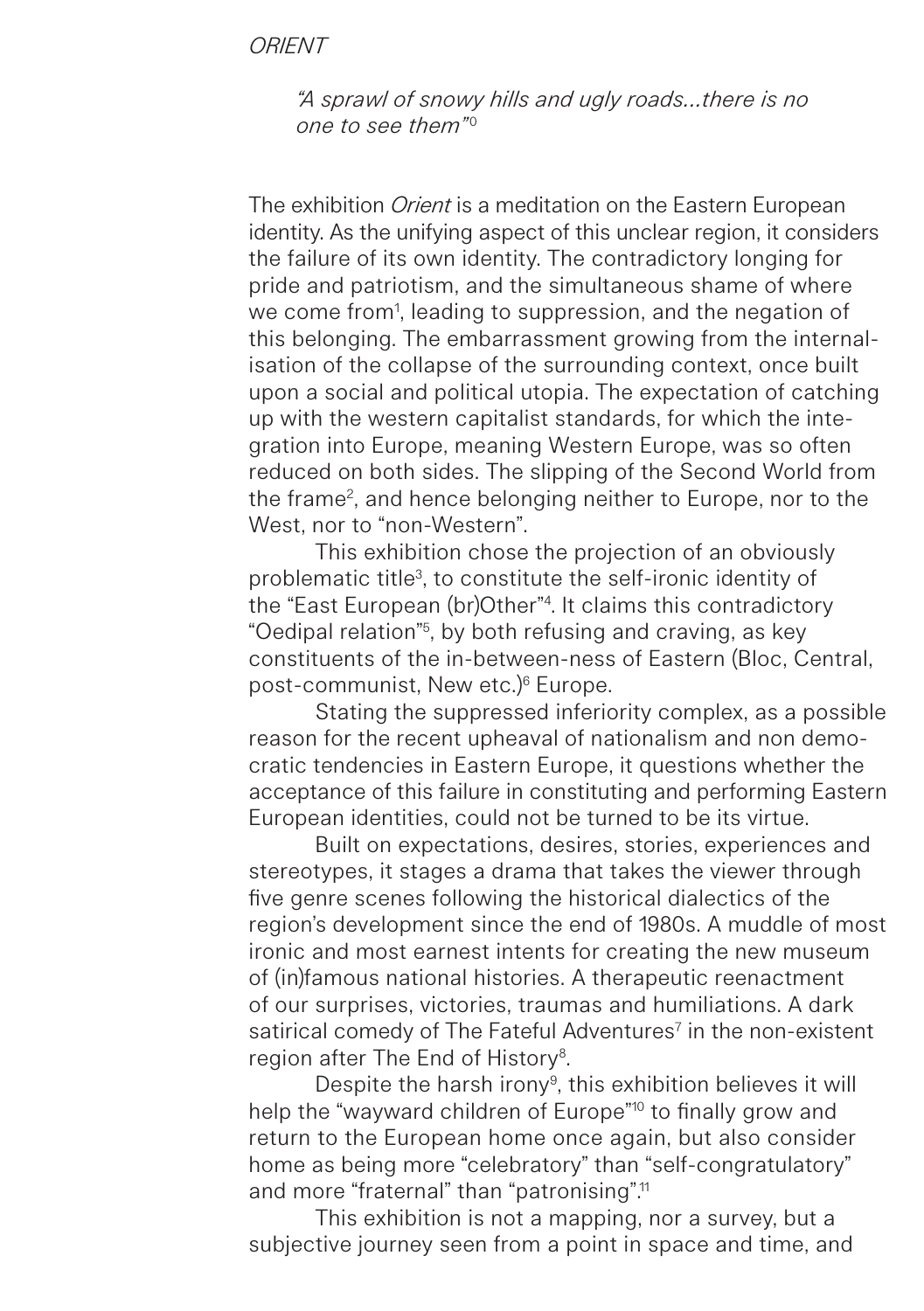constructed with artists chosen not according to nationality or language<sup>12</sup> but via a relation. It doesn't aim for equality, but rather for inclusion.

0 In LUX: Laura McLean Ferris, *New Artist Focus*, Laura McLean Ferris on Deimantas Narkevičius: "The landscape of their country – a sprawl of snowy hills and ugly roads, paints a lonely picture, and suggests that there is no one to see them."

1 "Farewell, Poland, farewell, empty wasteland, forever covered in snow and ice (…) Barbaric people, arrogant and fickle, Braggarts, blabberers, having nothing but language, Who, day and night shut up in a heated room, Amuse themselves with a glass for every pleasure, Smore at the table and sleep on the ground." Philippe Desportes: *Adieu à la Pologne*, 1574, translated from French in Philippe Desportes's *Adieu à la Pologne* and Jan Kochanowski's *Gallo Crocitanti* by Rory Finnin in *Comparative literature studies*, Vol. 44, No.4, 2007.

2 Lucy Steeds in *How We Talk About East-European Art?* conference by tranzit.sk: "There was only one Eastern European artist included in *Les Magiciens de la Terre* (…) We're now gonna sift to Havana, to consider the 3rd Art Biennale of 1989, which as you can see here, was the subject of the first of the two volumes, under the *Making Art Global* title. And I can tell you right away that no Eastern European Artists were included, but if you look at the catalogue, no Western artists, as strictly, were represented either."

3 Edward Said in *Orientalism*, compare to *Inventing Eastern Europe* by Larry Wolff: "As late as the eve of World War I, French scholarship still alternated

between two seemingly similar terms, *l'Europe orientale* (Eastern Europe) and *l'Orient européen* (the European Orient). (…) The idea of Eastern Europe was entangled with evolving Orientalism, for while Philosophic Geography casually excluded Eastern Europe from Europe, implicitly shifting it into Asia, scientific cartography seemed to contradict such fanciful construction. (…) Such uncertainty encouraged the construction of Eastern Europe as a paradox of simultaneous inclusion and exclusion, Europe, but not Europe."

4 in *The Third Text*: Welcome to Slaka, Katarzyna Murawska-Muthesius writes that"the ideological construction of the racialised colonial Other and the 'undeservingly white' East European (br)Other in the dominant western discourses reveal too many points in common to be ignored."

5 unknowingly killing his father and marrying his mother, questions of who is who remains.

6 Katarzyna Murawska Mathesius in *Mapping Eastern Europe: Cartography and Art History* adds many different names for this region: Marchlands, shatter zone, the belt of political change, the other Europe, New Europe, Mitteleuropa, Zwischeneuropa and many others.

7 Jaroslav Hašek: *The Fateful Adventures of Brave Soldier Švejk*.

8 Francis Fukuyama: *The End of History and The Last Man*.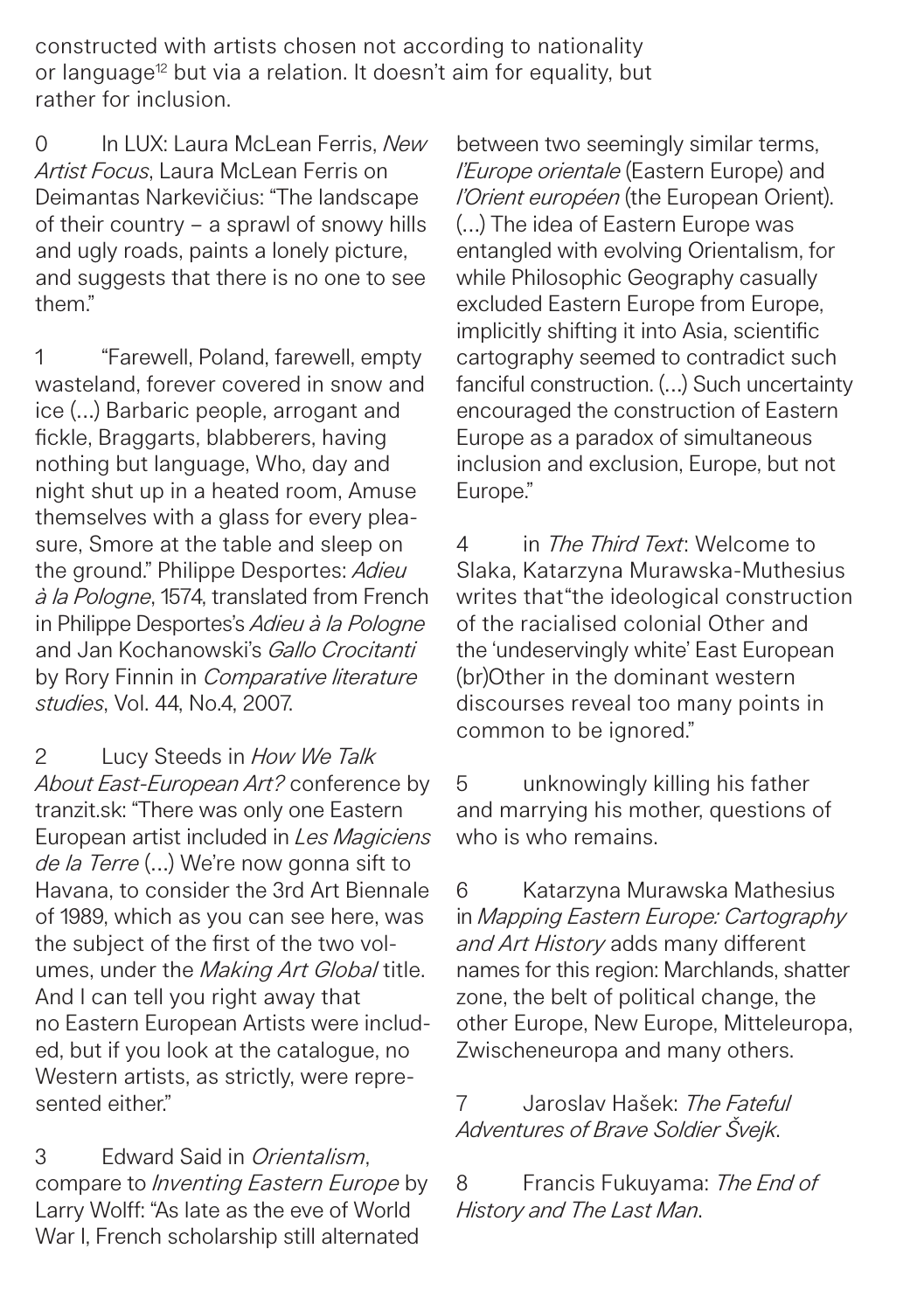9 In November 1956, the director of Hungarian News Agency, shortly before his office was flattened by artillery fire, sent a telex to the entire world with a desperate message announcing that the Russian attack against Budapest had begun. The dispatch ended with these words: We are going to die for Hungary and for Europe." Milan Kundera in *The Tragedy of Central Europe*, *The New York Reviews of Books*, 1984.

10 this term that Václav Havel used in his speech to U.S: Congress on February 22nd 1990, was translated from the original Czech word "zbloudilé" meaning rather "abandoned", "lost", or "stray children" by the simultaneous interpreter as "wayward children."

11 in *Political Critique: Eastern Europe according to British media*: *More likely to go to Italy for cappuccinos than join the ethnic fighting in Kosovo*, Anna Azarova further writes: "Eastern Europe's main attraction is, of course, that it's cheap. (…) "knock-down prices, […] lured by dirtcheap flights," "cheap beer and even cheaper women," (…) The inhabitants of these cheap countries who lived the painful past and its consequences were similarly hardly mentioned – except in the context of describing their excitement at the sight of westerners' purcha\$ing power; or as wild, undesirable side-effects."

12 "Well, dearest friend, dearest Hikkitihoki, that is your name as you must know. We all invented names for ourselves on the journey. They are: I am Punkitititi. My wife is Schabla Pumfa. Hofer is Rozkapumpa. Adler is Notschopikitischibi. My servant Joseph is Sagadarata. My dog Goukeri is Schomanski. Madam Quallenberg is Runzifunzi. Mlle. Krox is Rumborimuri. Freistaetler is Gaulimauli. Be so kind as to tell him his name." These lines to Gottfried von Jacquin, from January 1787, were written by German speaking Mozart after his journey from Vienna to Prague through Czech speaking lands of "Bohemia."

The exhibition is co-organised by BOZAR Centre for Fine Arts, Brussels and Bunkier Sztuki Gallery of Contemporary Art in Krakow in the framework of *Trauma and Revival*, a European project on cultural relations between Eastern and Western Europe. The project partners are BOZAR Center for Fine Arts, ZKM Zentrum für Kunst und Medientechnologie Karlsruhe, Kim? Contemporary Art Centre, Cittadellarte — Fondazione Pistoletto, Bunkier Sztuki Gallery of Contemporary Art in Krakow, Jyvaskylan Yliopisto, Austrian Culture Forum Moscow, Pushkin State Museum of Fine Arts, State Museum and Exhibition Center ROSIZO, Tretyakov State Gallery.

The exhibition is organised within Latvian Centenary Programme and is co-funded by the Creative Europe Programme of the European Union, Ministry of Culture of the Republic of Latvia, State Culture Capital Foundation of Latvia, Riga City Council, the Belgian Ministry of Foreign Affairs, the Flemish Government, and the Federation of Brussels and Wallonia.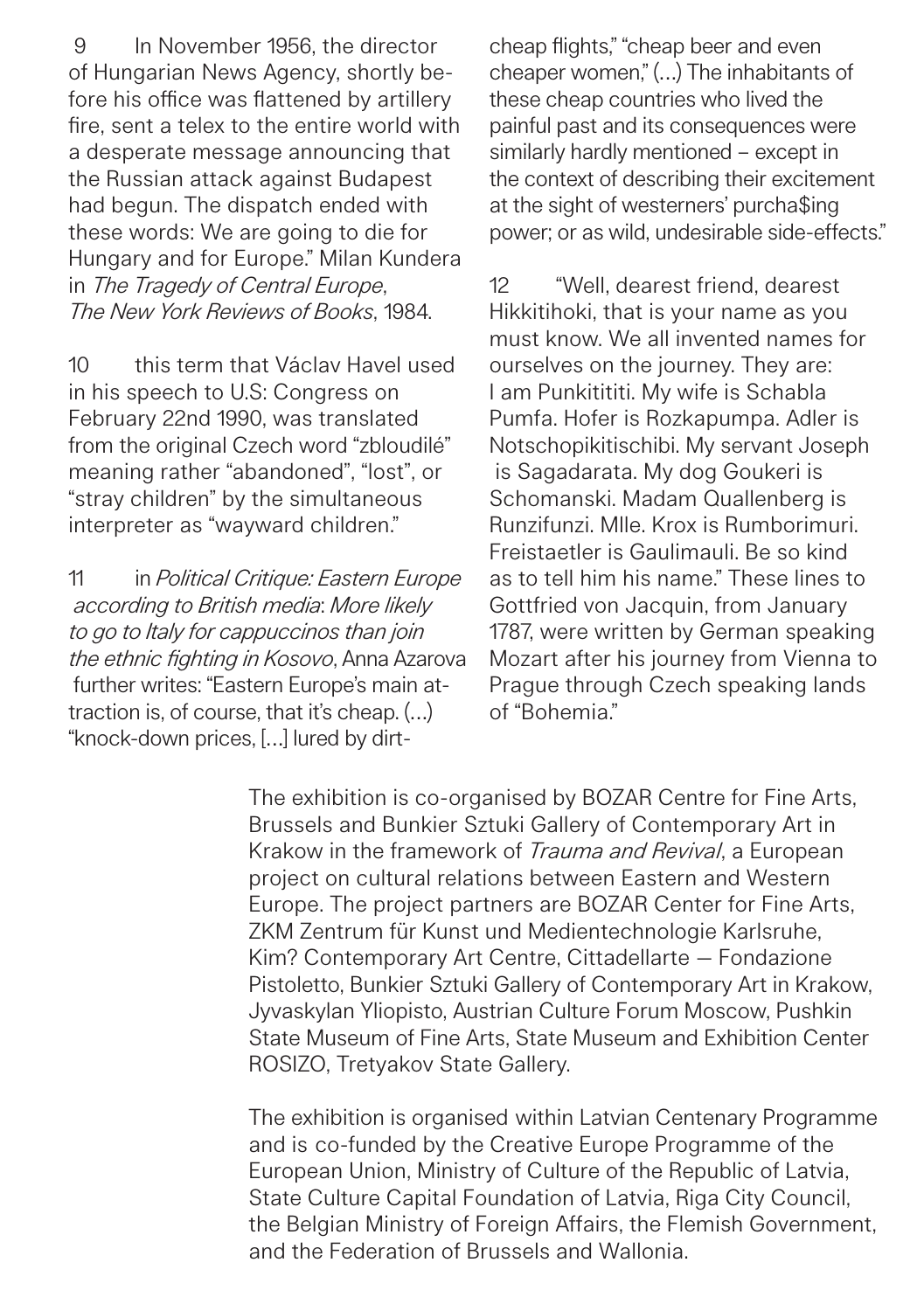### 1. Waiting Room

Matei Bejenaru, Jan Brož, Romana Drdová, Adam Kokesch, Jiří Kovanda, Vlad Nancă, Alice Nikitinova, Jasanský & Polák, Julius Reichel, Jiří Skála

The grandeur of railway stations and restaurants become settings for an apparently displaced population, we see tableaux filmed in people's homes, in their kitchens, as they prepare food, and play sentimental music redolent with nostalgia… for what? For the communism just past, or for an absent partner or child? We will never know as life seems weirdly both quotidian and in suspension, time seems out of joint. (...)

 "Akerman's plan to make the film "before it was too late" begs the question: too late for what exactly? Perhaps before the society formed under Soviet communism disappears. In this sense the people in this film may have already been spectral presences, always already ghosts conjured from a past time, and now, 20 years after the event, even more so. We see them only ever in passing, without the agency of a voice to speak for themselves, and if they do it is in Russian, untranslated. And, as the title with its cardinal directional specificity would seem to assume a Western audience, like the spectre they withdraw from contact with their intended audience.

Steven Ball in *D'Est: Spectres of Communism,* essay on Chantal Akerman film *D'Est*, 1993

My context is a country that was built on a social and political Utopia. But I grew up in the period when nobody really believed in it. The fall of the Soviet Union was at a time when people had other Utopias. These were liberal Utopias, about freedom to do what you do. These kinds of Utopia were also an illusion, and lasted only for a few years. People grew disillusioned very quickly. What kind of Utopias can be created on a human scale? That is the question and I don't have an answer.

—Deimantas Narkevičius: *Against monumentality* by Hans Ulrich Obrist, *Flash Art*, July – September, 2008

WORKS:

Jan Brož *Uninvited Guest*, 2012/2018.

The original intention of my project was to produce a re-edition of light fixtures in the closed Rapotín Glass Factory or, more precisely, to revive for a short time the production of bedroom bowls colloquially called "Brussels chandeliers", perhaps for their characteristic geometric patterns. For me, these light fixtures are subconsciously associated with the region of their origin and production, which I also come from. After all, one of the "chandeliers" hung in the bedroom of our house (its "bat-like" pattern remains inscribed in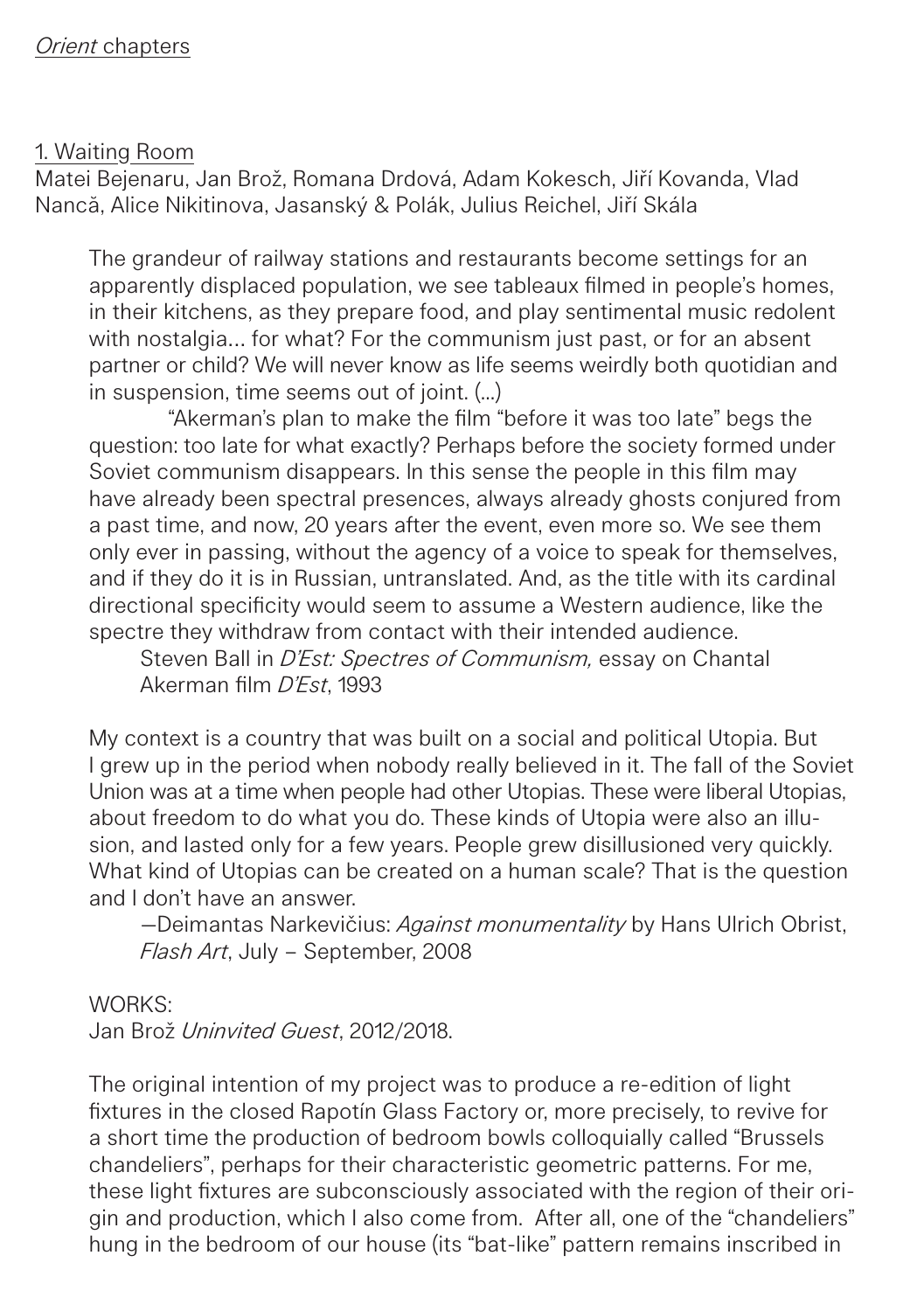my memory). It was probably also for this reason that the topic a priori attracted me with the aesthetics of these products – their visual lightness, conceptual modernness and design gracefulness. —text by Jan Brož

### 2. All dressed up and nowhere to go

Darja Bajagić, Veronika Bromová, Jiří Černický, Anetta Mona Chişa & Lucia Tkáčová, Matyáš Chochola, Aurora Király, Marge Monko, Dragana Sapanjoš, Aвдeй Tep-Oгaньян, Mark Ther, Jana Želibská

In my cabaret there were no eight years old girls. But girls of age, girls – long legged, girls – imitations of angels. Instead of wings, they spread their long legs, which was as beautiful, as if they were angel wings. Guests liked this more than any illusionist show, and their faces followed the open genitals with fascination, like the praying bodies of Muslims following Mecca. To make the show more interesting, girls were making different special effects. One, for example, put a blinking plastic ring with a diode into her vagina. After she got naked and spread her legs, her entire c<sup>\*\*</sup>t was lit through visibly. While the ring was not visible at all. Once she started to pee, it looked like the famous light fountain in Fučíkárna. (…) Another speciality were the glass eyes, used for mutilated bodies in car crashes. An amazed "ooh" emerged from the Germans in the bar, whenever a girl spread her legs and there was a "magic eye" looking upon the astounded guests! It even winked when she alternately closed and opened her legs. It was an unbelievable illusion of a living eye, right in the anus. You must admit, that real angels, even with their wings, would never be able to reach that effect!

—Ivan Jonák, from the unpublished memoir of 700 pages

Ivan Jonák, a Czech businessman, owner of the legendary club Discoland Silvia, that he once infamously promoted by riding naked in an open cabriolet in Prague's city centre during the white day together with naked female models, who served 18 years in prison for ordering his wife's murder in the 1990s, and who was himself subject of two failed murder attempts, has died at the age of 59, on the 666th day after his release from prison.

—Radio Prague, February 24th, 2016

WORKS:

Veronika Bromová *Me table*, 2000

The pain of non-movement was becoming unbearably rough, though the sheer stability of my situation was also reassuring. I was slowly coming around to a particular point of view.

 This position lasted a long time but ultimately left no scars. It occurred to me, part way through the evening and after all, how comfortable it must be for others to have me on my back and under glass.

—fragment of a text by Douglas Hájek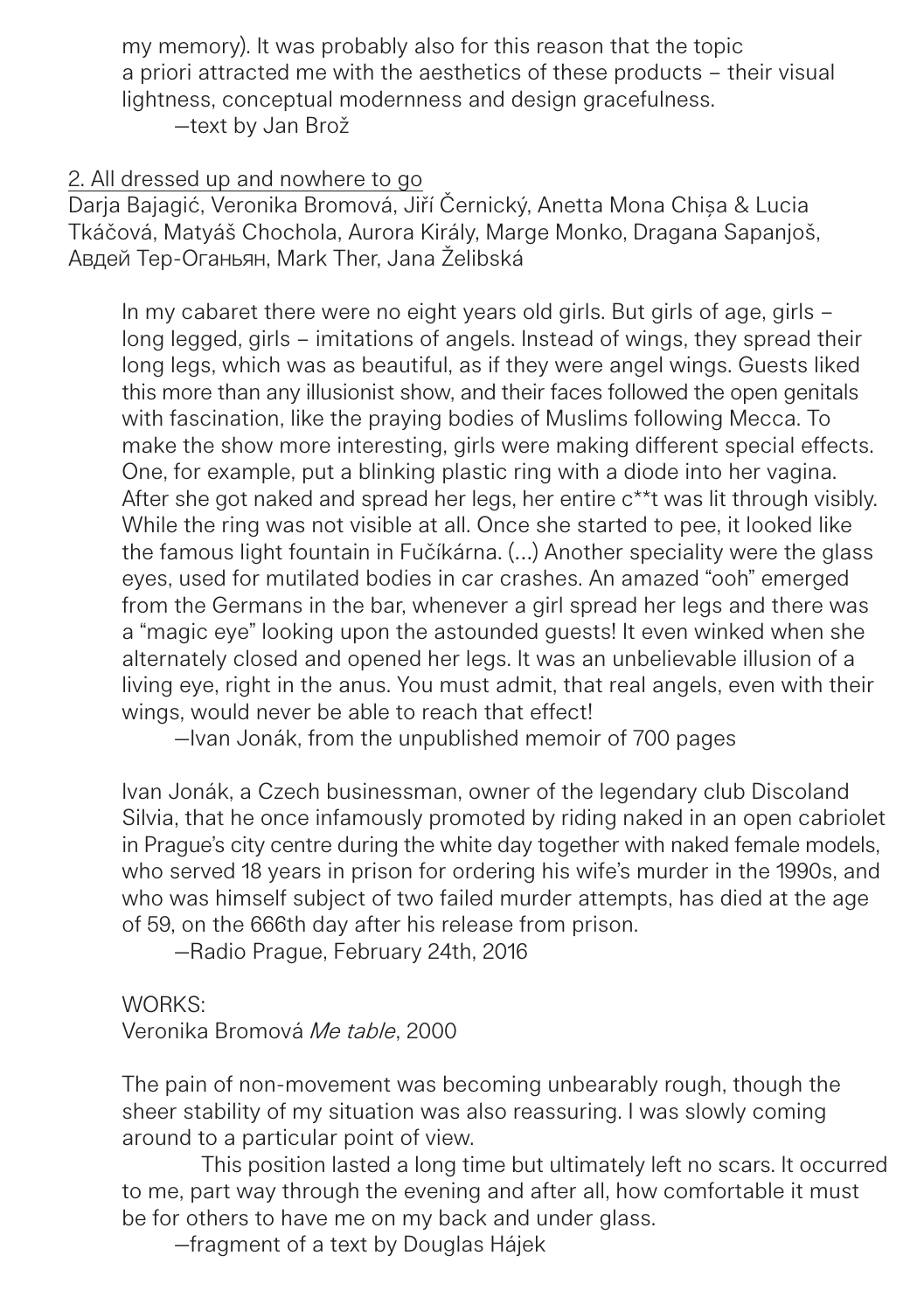## Avdey Ter-Oganyan *Towards the Object*, 1992

In 1992 at Trekhprudnyi Lane, in Moscow's first artists run space that he co-founded, Ter-Oganian drank himself unconscious prior to the opening and remained passed out on the floor in the middle of the gallery for the duration of the one-night exhibition.

 A statement for what is performance and sculpture, a comment on the brutal reality of the economic transformation of Russia in the 1990s; we must also not forget the artist himself doesn't remember anything of that work. —text by Michal Novotný

#### 3. Carpathian Digital Meadows

Pavel Brăila, Habima Fuchs, Atis Jākobsons, Zsófia Keresztes, Pavla Malinová, Ioana Nemes, Adéla Součková, Petr Štembera

Back when I was at the art academy, I think it was my 1st or maybe 2nd year, I read an interview in the newspaper or magazine with a "contemporary" artist from ex-Yugoslavia. I don't remember exactly where he was from, nor his name, but what stayed with me from this interview is a statement he made at one point, saying something like:

 If I were to live in France or Norway... I would like to or would also make works that analyse or study the relationship between a "line" and a "circle". But look at me and look where I live, I can't just stand with my arms crossed, I have to make art that is socially engaged, art that reacts to the situation that I am in.

 Today, when I moved from Bosnia to France, I decided to use the naivety of this statement…

—Ibro Hasanovic: text from: *Circle and Line*, 2009, vinyl on wall (black and golden vinyl)

Main field: Circus Alien, Kernel Panik, Mikro, Direct Drive, Deport, Frontall, Hypno, Morphonic, Harampade, Space patrol, Otok – Tone – Trois Points, Spectro + Virus + P.E., Saltimbank + K.G.R., R.T.G., Gardenzitty, Aphrikka, System Defekt, Tribal Vision, Layka, Full Circle, Mimic, Prior, Fatal Noise, Esc, Komatsu, Pentatomica, Tsunami, Anal Commandos, Team Trash, Kaztrol, Letek, Vosa + Emmadoom, Distix + Singular, Bass Beast + D.B.S., Machine WRKS AKA, Restless Natives, Strahov, Oktekk, M2R, Shamanic, Psykomatik TPR, Ufopunkers, MayapuR, Zuqwa.

Second Field: Virvál, Magion, Master kru, Rotor, Trinidad, Hedonix + Pan:dan, Spofa, Laydakk, Recycle, Basswoos, Rekrea, Zmastek, MassaCrew, Czahovna Soundsys, Funda-Mental, IGRA 1.5V, Locus, Antares, Bione, Illegal Soundsys, Kwan, Pitel, CML, Third Hand, Mozaika, Radio 23, Cable, Haccor.

NSK Field: NSK, Metek, Cabaret, Luxor, Ubik, Qwadrant soundsystem, Stupid Sounds.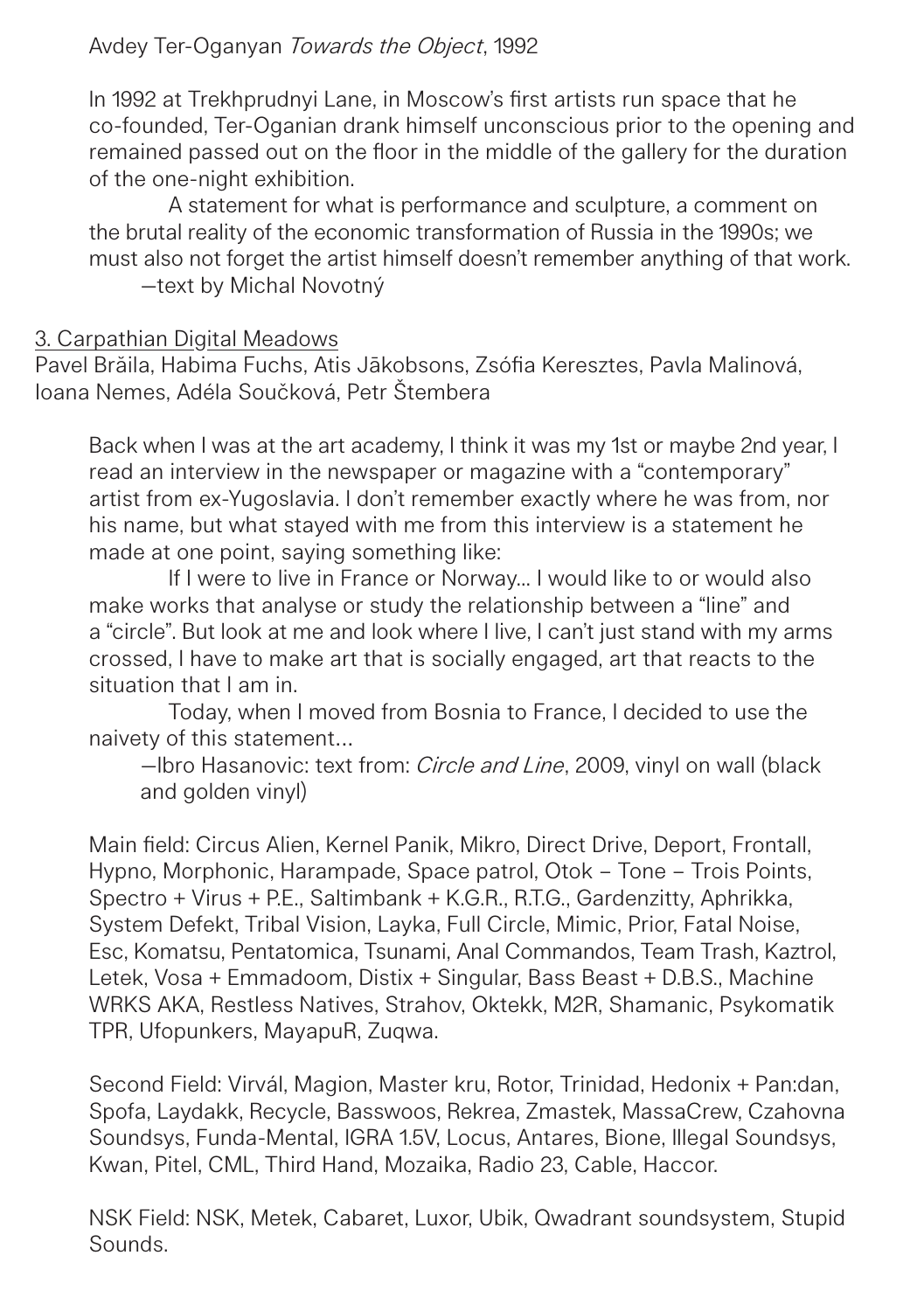Desert Storm Field: Trakkass + Oxyde + Metro, Desert Storm + Toltek + New Sense, Hekate + Reset + Headfuk, pH:4, Enzo, D.P.

—Participating sound systems map of free techno festival Czechtek 2004

WORKS: Petr Štembera *Grafting*, 1975

It was at these "evening performances" secretly held at various places that Štembera conducted a number of extreme body art performances in which he exposed his body and sometimes even the viewers to danger. Štembera's courage supplemented by skills learned from yoga enabled him to undertake very demanding performances. In "Grafting" Štembera grafted a bush sprig into his arm in a way common in arboriculture.

—text by Kontakt collection

Pavel Braila *Work*, 2000

White paper is a constant in Pavel Brăila's early performances, a screen between two worlds that have equal claims on the artist's devotion. The first is the world of the immediate, the rough, honest context in which Brăila lives, the muddy soil and the familiar faces one calls home. The second is the artistic world—not yet the pragmatic, ruthless, global, English-speaking "art world," but—at the time when "Work" was performed—a meeting place for a small, idealistic crowd of individuals who could afford to take risks, to look for new means of expression, to be, as the artist recalls, at ease and spontaneous, situated outside the commercial circuit, confident that art could change something.

—text by Kontakt collection

## 4. The Devil in the Machine

Piotr Bosacki, Anežka Hošková, Václav Litvan, Adrian Kiss, Viktor Timofeev, Jerzy Truszkowski

The horrific new trend was set on February 19 by a 26-year-old jobless man, who poured a flammable liquid on his half naked body and set himself on fire in front of the local branch of a major bank to the utter horror of a few passers-by. (…)

Less than 24 hours later Bulgaria was jolted even more, when a 36-year-old artist, climber and environmentalist, set himself on fire in the centre of Bulgaria's sea capital Varna, the scene of the biggest rallies of anti-government protesters in recent months.

 $\left(\begin{matrix} \cdot & \cdot \\ \cdot & \cdot \end{matrix}\right)$ 

While struggling with severe burns that had left healthy skin only on his feet, the young man became known as Bulgaria's Jan Palach, the Prague student, whose death in flames sparked the hope of a whole nation back in 1969.

—Milena Hristova *Bulgarian Burning Bushes*, novinite.com March 27th, 2013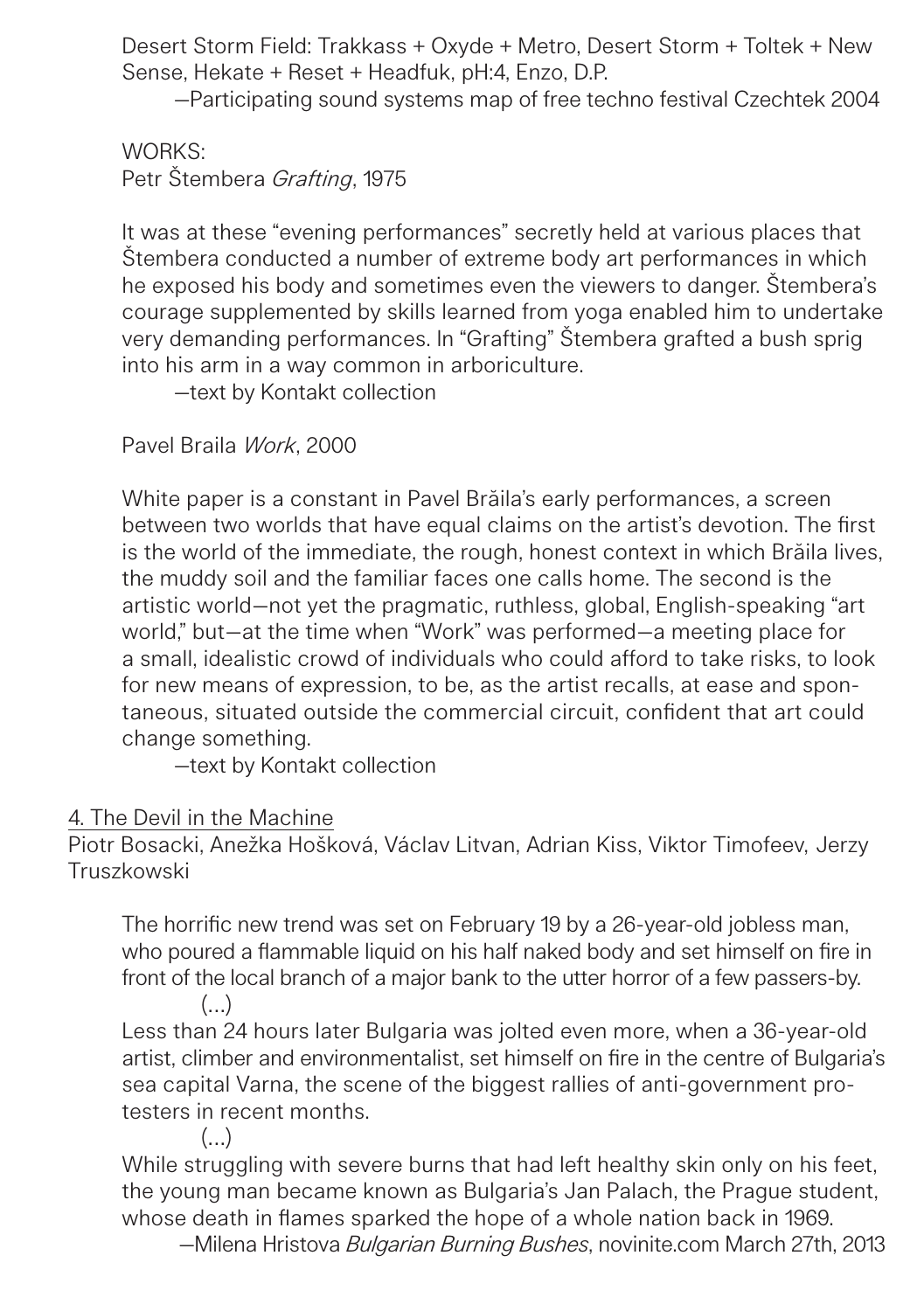Andrzej Filipiak came to Warsaw from Kielce on Tuesday night. At around 11 pm he sat on the bench in front of the prime minister's office and set himself on fire. He did not have any banners, he did not shout. (…) A 56-year old man could not find a job and did not receive help from the state. "He asked me 30 zł for a ticket. He just said he was going to Warsaw. He shaved and left the house," says his wife.

—wpolityce.pl, June 13th, 2013

Lydia Petrova, the 38 years old photographer, who set herself on fire before the building of the Presidency in Sofia last week has passed away. Despite the efforts of doctors at the Pirogov emergency hospital, the woman passed away last night. She suffered extremely heavy burns and from the very beginning medics warned that her state was incompatible with life. Let us remind you that Lydia Petrova set herself on fire on November 3 as a sign of despair before the eyes of dozens of journalists and pedestrians around the Presidential office building.

—BNR, radio Bulgaria, November 10th, 2014

Piotr Szczesny, a 54-year-old father of two, set himself on fire in front of the Communist-era Palace of Culture in Warsaw. Mr. Szczesny's outcry was aimed against the far-right policies of the ruling Law and Justice Party, which he believed represented a mortal danger to Poland's democracy. In a leaflet that he seems to have distributed before his suicide, he was unflinching: "I love freedom first and that is why I decided to immolate myself, and I hope that my death will shake the consciences of many people.

—Ivan Krastev *New York Times*, December 2rd, 2017

WORK:

Jerzy Truszkowski *Farewell To Europe*, 1987

Jerzy Truszkowski shot the video *Farewell to Europe* one day before his conscription into the army, therefore right before his subjectivity was symbolically taken away from him by the military machine of the communist state. The work gathers features characteristic of the artist's practice (affiliated at the time with the 'chip-in culture' in Łódź): challenging the figure of a leader, authority, symbols of pan-individual ideologies and the necessity to act out social and political roles. The work also revolves around the exploration of the self-creative potential of an individual, so characteristic of Truszkowski.

—text by the Museum of Modern Art in Warsaw

## 5. Shadows of the Past Futures

Wojciech Bąkowski, Pakui Hardware, Piotr Łakomy, David Maljkovič, Jimena Mendoza, Gizela Mickiewicz, Richard Nikl, Emöke Vargová, Martin Vongrej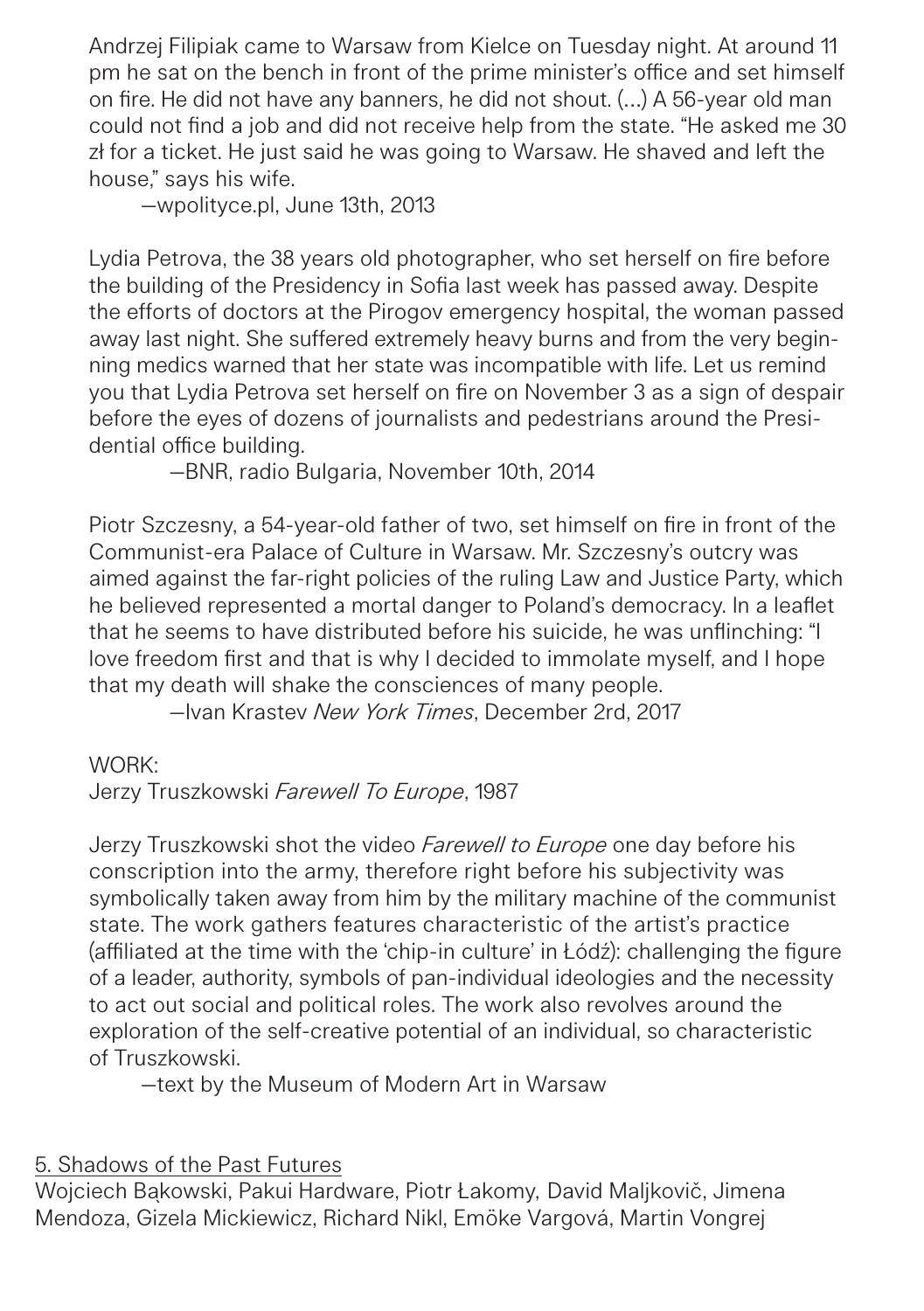Art of Eastern Europe, if there was one and if it was to be written about by an Anglophone art historian, had to be presented according to the rules of quite another discourse, as convincingly autonomous, immunised, so to speak, against the dominant socio-political clichés about rape, backwardness, imitativeness, and "clean tractors". Not surprisingly, a tentative and Cold War-underpinned Western research on art in Eastern Europe focused almost exclusively on modernism behind the Iron Curtain, following the patterns of the earlier rediscovery of the persecuted Russian and Soviet avant-garde.

—Welcome to Slaka *Does Eastern (Central) European Art Exist?* by Katarzyna Murawska-Muthesius, 2006

Coincidentally the tongue I use is one of Czechs, of Slavs, of slaves, of onetime slaves to Germans and Russians, and it's a dog's tongue. A clever dog knows how to survive and what price to pay for survival. He knows when to crouch and when to dodge and when to bite, it's in his tongue. It's a tongue that was to have been destroyed, and its time has yet to come; now it never will. Invented by versifiers, spoken by coachmen and maids, and that's in it too, it evolved its own loops and holes and the wildness of a serpent's young. It's a tongue that often had to be spoken in whispers. It's tender and cruel, and has some good old words of love, I think, it's a swift and agile tongue, and it's always happening. Not even the Avars could get this tongue of mine, not tanks or burning borders or the most repulsive human species of all: cowardly teachers. What will eventually get it is cash in a shrinking world. But I still have time.

—Jáchym Topol *City Sister Silver*, 1994

Look inside of my soul And you can find gold and maybe get rich Look inside of your soul and you can find out it never exist —Kendrick Lamar *Bitch don't kill my vibe, album: good kid*, m.A.A.d city, 2012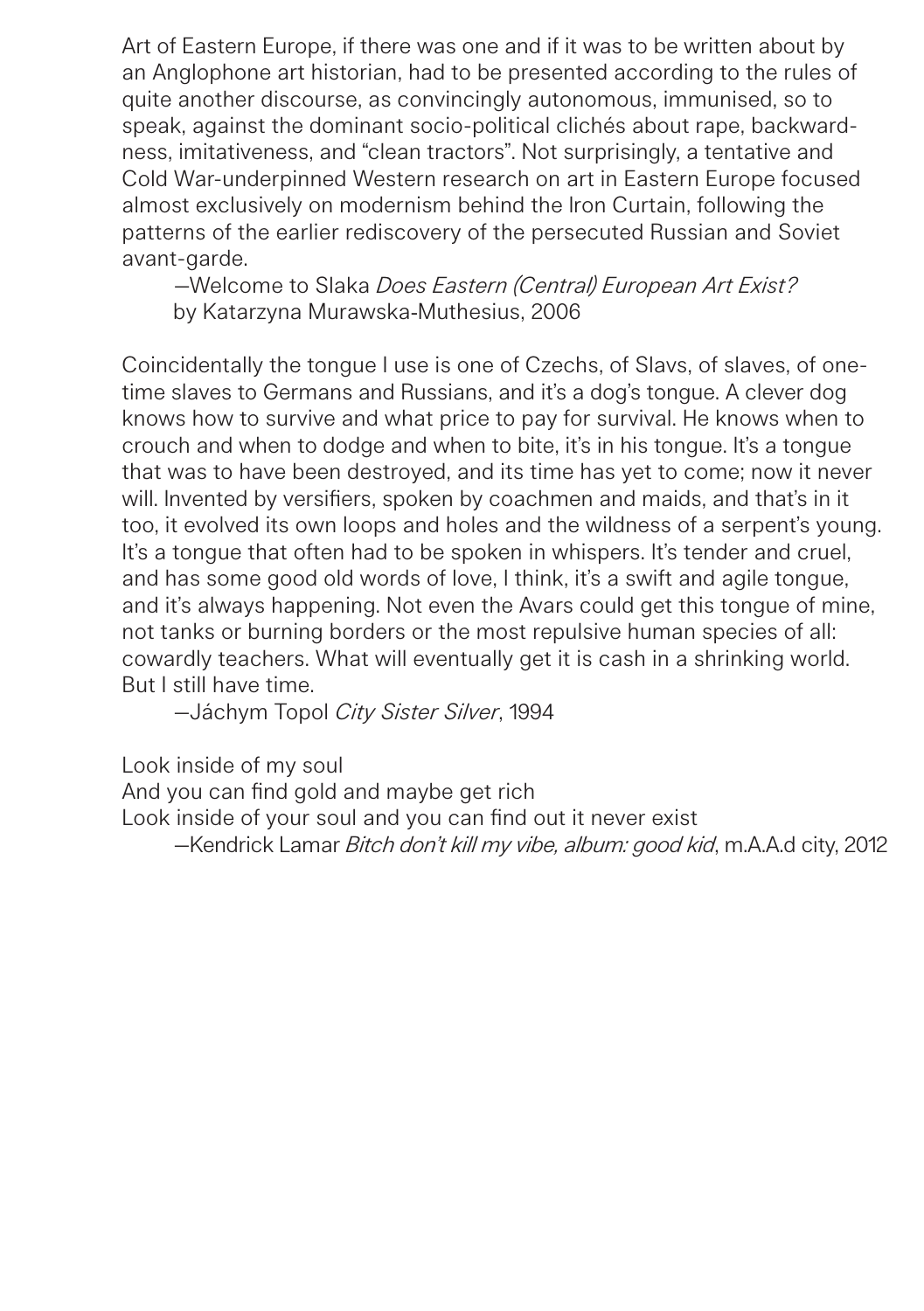Q: Let's start with the obvious – the title. You state that the title *Orient* is "obviously problematic". Would you elaborate on that?

A: It's a joke actually. And fooling people is always problematic, and even more so in state institutions. Someone may also oppose the idea that Eastern Europe was ever colonised by the "West", only culturally, which, I think definitely makes a difference. Orient is a reference towards Edward Said's *Orientalism*, in the sense that Eastern Europe as much as the Orient never really existed, but was, or is, more a series of projections. However, it also has to do with a lack of information, certain ignorance, not only of people, but also western media, schools and other institutions. But we must not forget the projection is double sided, we have also had our West, our "occident", that was very different from what we imagined, or what the exotic image was, which was given to us via the cultural dominance that still persists. The title should also be a certain hyperbolic warning, that we do not enter a kind of "oriental despotism". Because this disenchantment, that it is not, how we expected, often leads to some sort of resentment, this thin line, when the inferiority complex turns to complete arrogance and aggression. That pretty much helps all those populist instant solutions sellers.

> Q: I wanted to ask you about your mention that "projection is always double sided" in the artistic context of this exhibition. Art history is

quite often written from the perspectives of so called art centres, not the so called peripheries. But also peripheries quite often want to catch up with centres or to refer to them which is also problematic on many different levels. Did this factor somehow influence your choice of participating artists? Do you want to reveal this double mirror projection?

A: Maybe in the internet era it becomes even more obvious, that centre-periphery dichotomy, or rather the civilised-noncivilised, as it is nicely depicted in the book you gave me - "Inventing Eastern Europe" from Larry Wolff, isn't only a question of "manners" but mainly of money. Democracy itself cannot function under a certain monthly income. For me this is no more a question of access, but of infrastructure. We have zombie painters in Czech Republic, they saw it online, but are they really zombie painters, if they don't sell a piece? The myth of modern and contemporary art is the one of autonomy. Free spirit cashed out only consequently. My conception is much more materialistic. Context matters in what we see as good or bad art. And you can buy this context, walls, people, information channels. Ironically enough so many of those, who left for "civilization", find themselves in much lower living standards, struggling with three jobs but still infinitely grateful to be in New York or London, for the culture. I am very happy to see for once a list of names with all these weird letter accents. But it's not about nationality,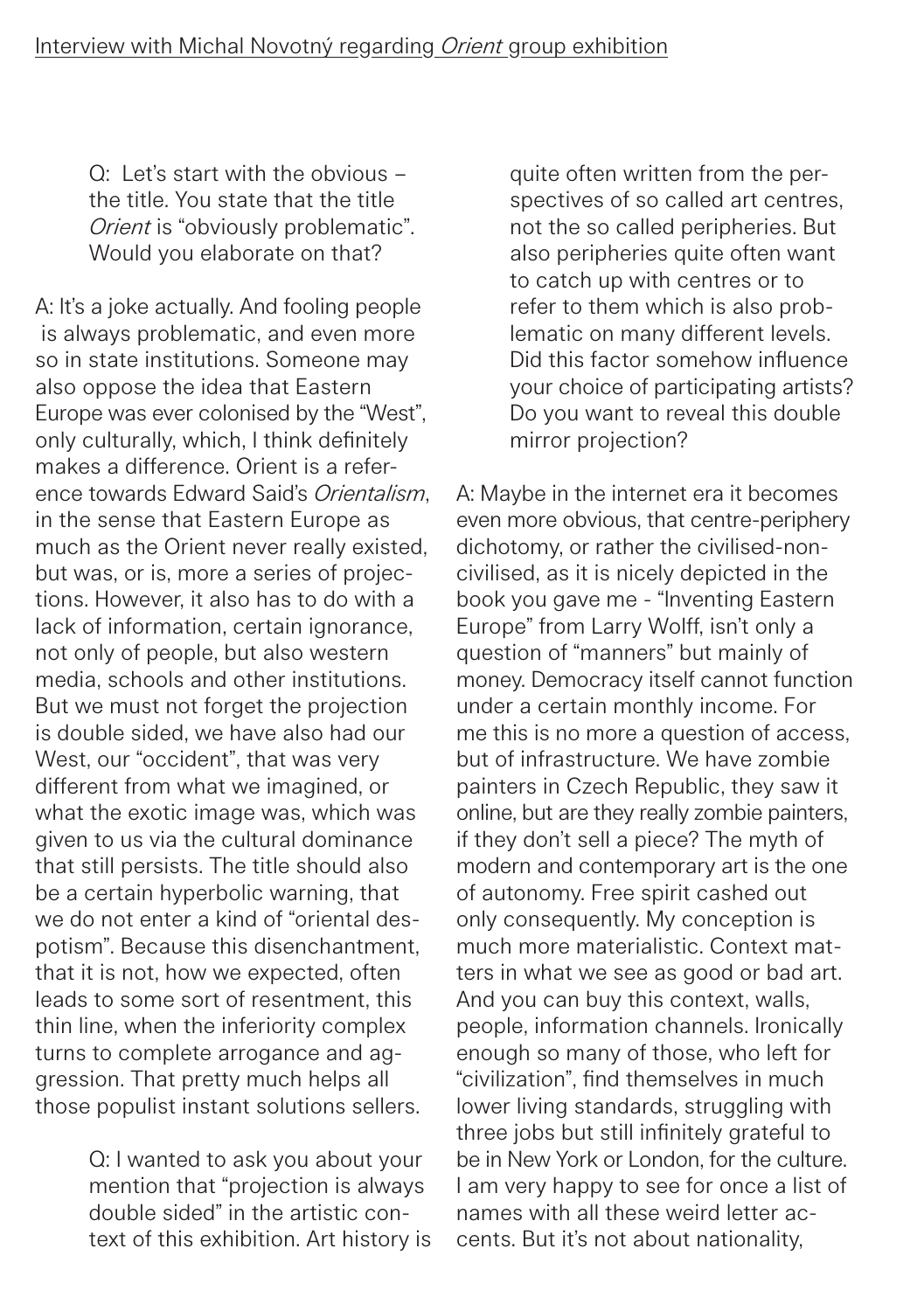I mix old and young artists, trend surfing with forgotten ones. Equally important is that there are artists who left the region as soon as they could, and others who for different reasons came to live here. It's not to break the "centre's" walls, but the idea of something inherently good or bad.

> Q: You also mention that "The exhibition *Orient* is a meditation on the Eastern European identity. As the unifying aspect of this unclear region, it considers the failure of its own identity." Above you mention that the capital or absence of it, to be more exact, is one of the factors that creates the dichotomy of the centre and periphery. What are the other factors that constitute that identity?

A: Language. Literally, as we all speak languages that nobody else does, so even together we need to use English. I will never speak and write the English I would like. That's maybe why I always use so many quotations, I need to look for someone else to say, what I want to say. But also metaphorically, the language of visual art. When you have foreign curators coming, you often see that they repeatedly choose the same people, who speak the language they understand. I do the same. Maybe with some mistakes or misunderstandings, a bit like the local avantgarde styles, those versions of cubist Parisian cafés you have in the Latvian National Museum and that we have in Prague as well. And finally, these local modernities are more interesting in the perversions and bastardisations than the classics, or at least just as interesting. I included artists in the show who never really lived in the region, don't even speak the language, but who provide the right

passport, or at least place of birth. It is a valid criterion. Generally accepted, and I want to be inclusive. But I am also interested in how to make the ones, that don't speak the international language, understandable. How can you make them look "chic".

> Q: The exhibition has six chapters – what paradigms or filters do you use to create them? In what way do they structure the exhibition?

A: They are interiors, or environments. Making the artworks as props on a stage is a comment on this proclaimed autonomy of (western) arts. Contemporary art has a whole ideology of truth related to the neutrality of presentation, independence of artist persona, freedom of his expression, clear division between commercial and non-commercial etc. I don't believe in any of those. It is much better to be using theatricality as something openly false. Better to over manipulate the artworks than pretend you are not doing so. I also really think we perceive the reality as we never did before, via something that is probably close to film "genres", but this could also allow us to overcome stereotypes, because genre allows us to be both serious and ironical. And that is something very Eastern European. Last, they constitute some sort of chronology, maybe a chronology of liberation failures, from 80's onwards the history of feeling the freedom had finally arrived.

> Q: To finish the talk I'd like to go back to the starting point – again about the so called former Eastern Europe. There is a certain problem with shaping a vision for the future in the region although this is not different from other global trends.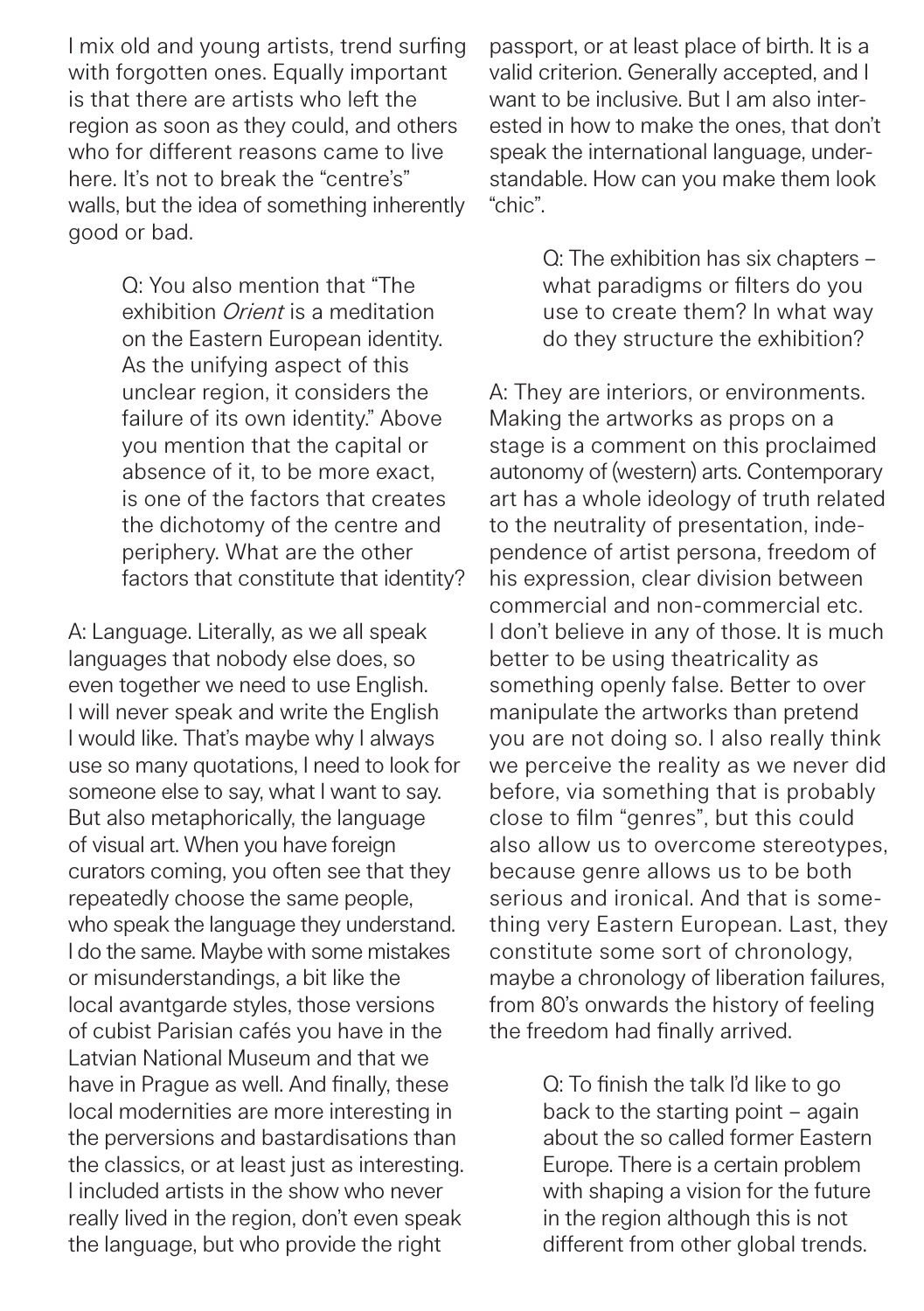And even worse, it's not a secret that most governments and societies, having a long tradition of migration, are strongly against immigration now, they openly express nationalistic views or tend to shift constitutions to antidemocratic directions, like in today's Poland or Hungary, for example. Is there some relation to this topic in *Orient*?

A: The antidemocratic directions you mentioned, are depicted here as a relapse of the suppressed inferiority complex, but also the hardcore material conditions long ignored. The differences between wages and retirements in western and eastern Europe are striking, while living costs become closer. I often felt very affronted about the fact that people read me through my nationality and territoriality, this baroque church-like frame of a hammer and a sickle, beer and snow around my face, but at the same time such frameworks were so far from the material reality that I actually lived in. On the other hand, I myself also understood, how my behaviour and reactions, are very much shaped by growing and belonging to this mutilated nation, that didn't manage to heal its wounds, only covered them with these new western clothes. Therefore, there is also a lot of work, we need to do, on our, sometimes very self-centred, narrow perspective. And it is mainly how to use this specific, trauma related sensitivity for a positive outcome. I hope it's there in the show.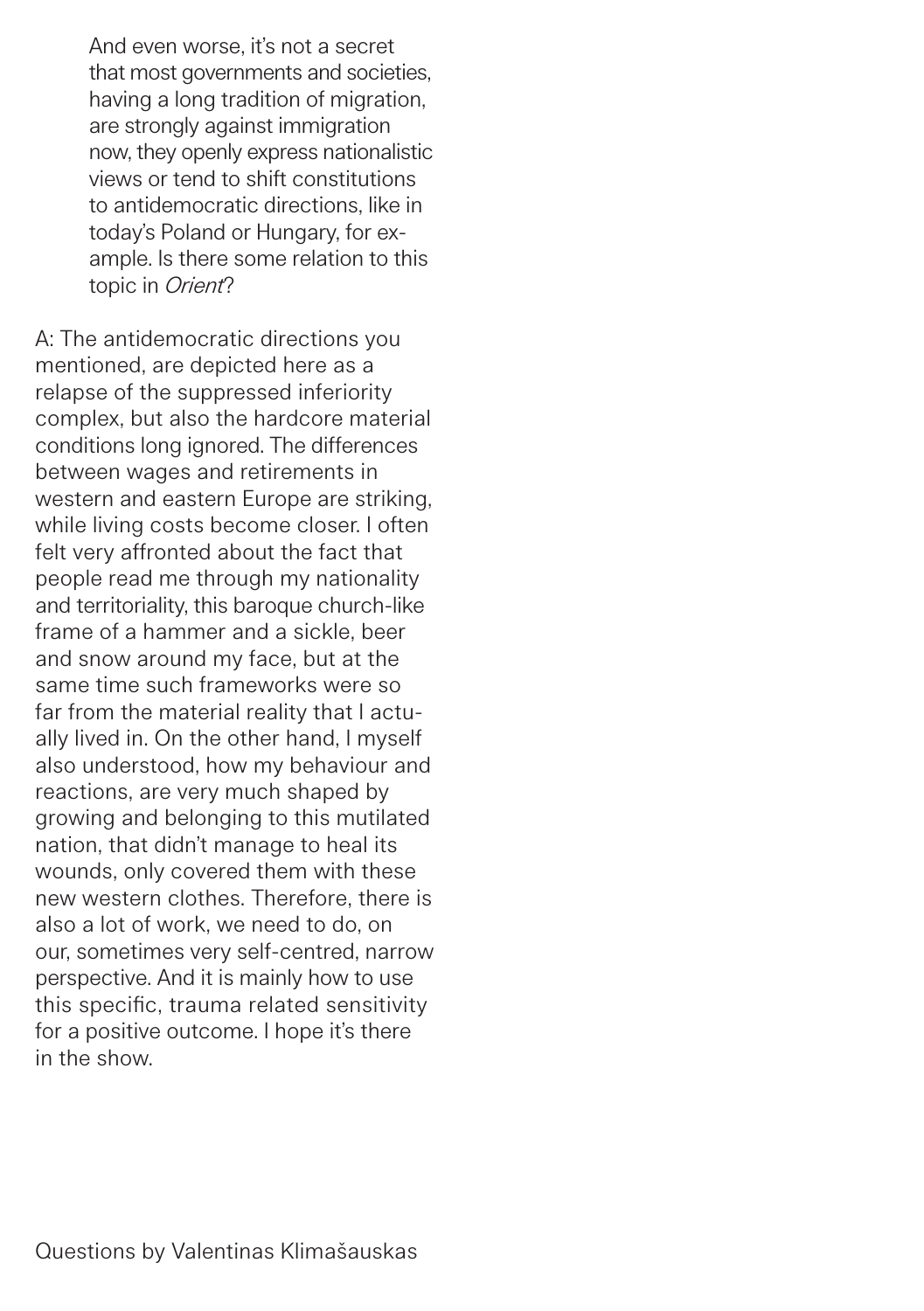April 20 – May 20, 2018



*Family Business: Power Failure* is the fourth in a series of exhibitions and performances inspired by autobiographical and micro historical research into a family-owned business– Finland's first kebab and falafel restaurant *Orient Express*, which introduced Finns to the delicacies of the Middle East and was opened by the artist's Israeli father in 1985. For Riga's edition the artist is producing an onsite performative space generated by voices and memories about the roles of female family members and power dynamics that will include local stories and performers. The reconstructed *Orient Express* installation at Kim? will be activated weekly by a group of performers, or rather restaurant staff, who will take the function of the business into their own hands. In this rebellious and playful state of operation, the women's past is reimagined and reenacted in liberating ways suggesting a future of new power dynamics to come.

*Family Business: Power Failure* is the culmination of a long-term working process; some years ago Maimon found a rather strange high-budget video ad from 1986 that her father had produced, which used his own exoticness in a high-paced narrative to market kebabs in Finland. Starting from this video-relic and her childhood memories, the artist began reworking the commercial and reimagining the restaurant.

 Now, *Orient Express* exists in a world beyond capital. The restaurant was first reconstructed in Lilith Performance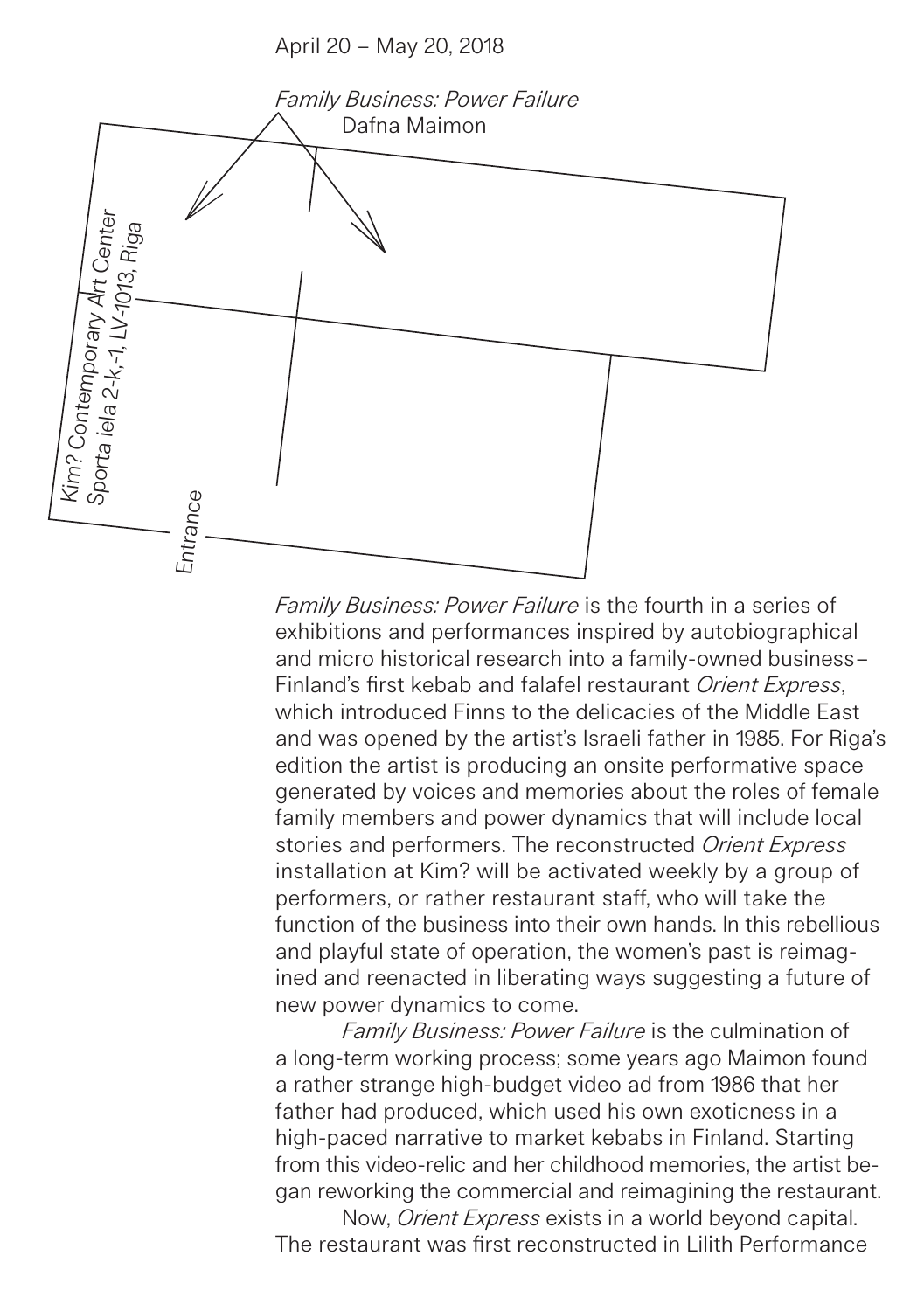Studio as the performance *Orient Express Yourself*, where it was equipped with a functioning kitchen, complete with trained "restaurant workers" whose task was to sell falafel in exchange for the audience's own words. The customers paid prices ranging from 15 to 299 words, and answered questions relating to memories of family and gender roles, as well as the effects of destructive patriarchal structures. Their amplified recollections enabled a semi-shared and intimate space between strangers.

 A few months later, *Orient Express* expanded its operations to Galerie Wedding in Berlin, where the installation functioned as a ghostly memory of the long-gone restaurant. There it sold falafels to the audience only on the opening, where the word-payment was recorded into an old tape recorder. For the finnissage the restaurant catered to people again with the performance *After Hours*. Maimon scripted an absurd movement score based on restaurant chores a worker performs when closing up for the night. One chore was to count the takings; the words collected at the opening were played back within the performance as further fragmented memories to a new audience.

The exhibition is coproduced by Kim? Contemporary Art Centre, Lilith Performance Studio, Galerie Wedding, SIC Space. Special thanks to Zane Onckule, Solvej Ovesen Helweg, Jonatan Habib Engqvist.

To work with Dafna Maimon means entering a family business. That's the way it is. The important posts are always secured for family members. Luckily though, it is possible to become more or less a relative, sort of like an in-law, or adopted. Part of the family, but not quite a relative. I must, however, instantly issue a warning: It is extremely challenging to get out once you are in. Blood is thicker than water, and suddenly you sit in the woods playing harmonica, you pretend to be a self-centred dancer, or you find yourself hosting a

story-telling session, when all you wanted to do was to have coffee with a friend.

 To work with Dafna is to spend a moment in her world. A world of constructed memories, trauma and repetition. It's a little bit like one of Kafka's unfinished novels. You have no idea how you got there, and an even lesser idea of how to get out. You don't even know if you want out. For once you are inside, there is no outside. This makes it somewhat difficult to write about her work, or even her exhibitions, the way one normally writes about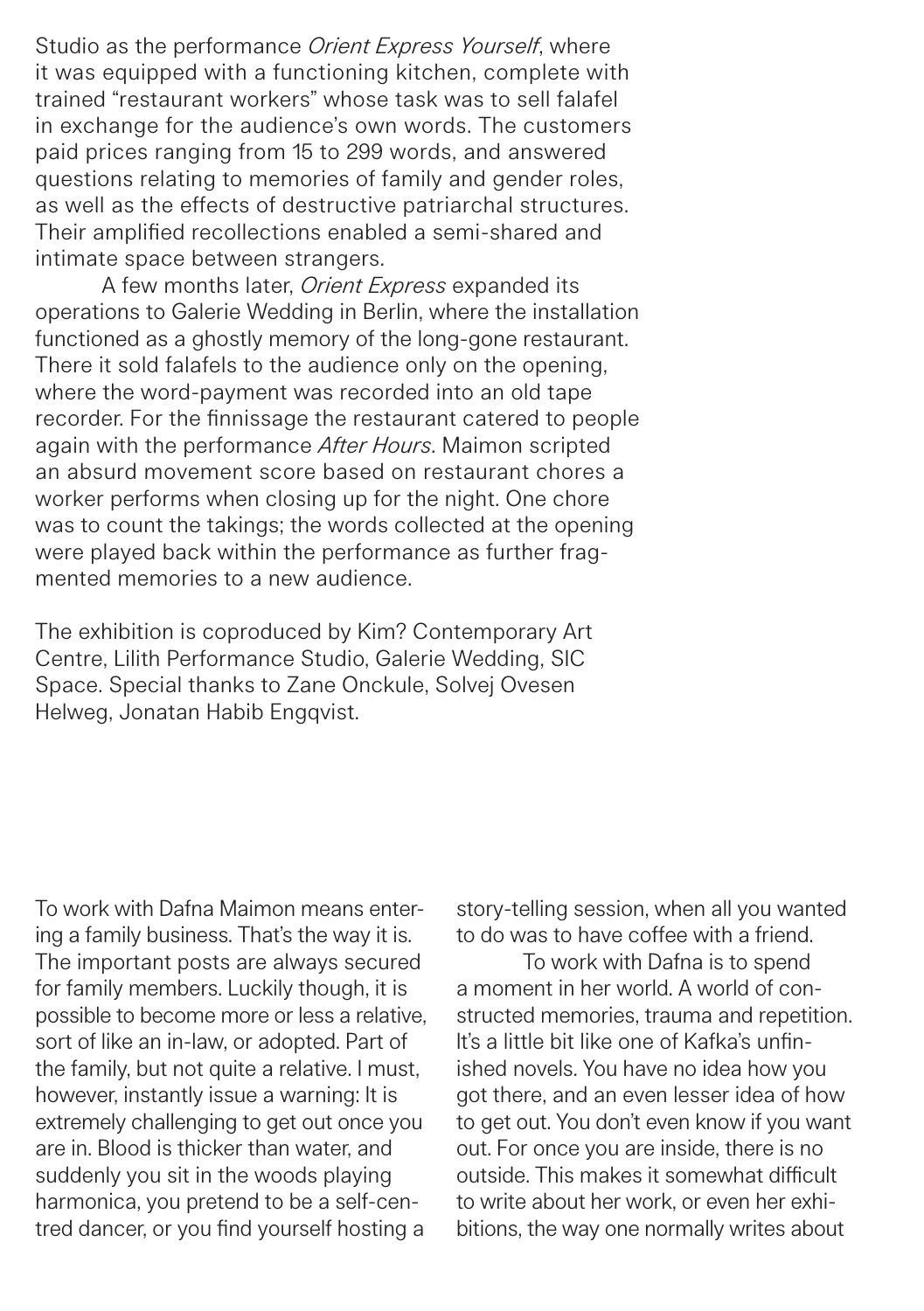artworks or exhibitions; they are like an endless stream of mutated moods. When the falafel shop opens in Helsinki, it's not the same as the one at the Lilith Performance Studio in Malmö last autumn, nor the one that recently temporarily inhabited Gallerie Wedding in Berlin, or the one at Kim? in Riga.

 A family business is not a franchise. It's different in each location, yet part of the same motley family. When you in addition to this are somehow involved in the family business (I sometimes work a little extra with them), it becomes challenging to comprehend where you yourself end and someone else begins. Everything on the outside is in some way already absorbed into your own existence. And the more situations (I can't think of a better word for the individual expressions in this stream of consciousness) you get involved in, the harder it becomes to separate the situations from each other: repetition, dissolving of participants and actors, art objects and scenography, reality and fiction.

 And then there are a few reoccurring themes: corporeality, emotional economy, gender roles, transformation, appropriation and emotional stress. "Emotional economies arise from trauma", Dafna says from her kitchen table when we discuss this exhibition through Skype. The conditions of production define the content. The lack of irony (it's practically post-irony-fun) makes me occasionally wonder if she is playing with doll houses, where the rest of us are the dolls she dresses up and moves around. But that doesn't really make sense. Because when you belong to the family business, it's no longer about playing a role or conduct a task, but about voluntarily longing for a dynasty with Dafna as matriarch.

 I happen to read an article online. Annelie Karlsson, director of Family

Business Network Sweden, states that "a strong proprietor family with a positive outlook on life, creates strong, viable businesses". We might perhaps say the same about Dafna. With the difference that what she does actually is impossible. Or at least unbelievable. Both economically and logistically. It's as unbelievable as deciding to open the first falafel restaurant in Finland, or to live in the nineteenth century. To be part of the family business includes the pleasure of exoticising yourself, while simultaneously entering something unbelievable. Perhaps as unbelievable as imagining a world without money: where words are capita, emotions are at the centre, and where one can always be another.

> Jonatan Habib Engqvist, friend, camp philosopher Scotch, storyteller, dancer Isak (a fictive son of Dafna's mother), and curator.

*Family Business: Power Failure* is a solo exhibition by Finnish-Israeli artist Dafna Maimon and is organised within Latvian Centenary Programme. Exhibition is supported by Ministry of Culture of the Republic of Latvia, State Culture Capital Foundation, Riga City Council, Frame Finland, Embassy of Finland Riga.